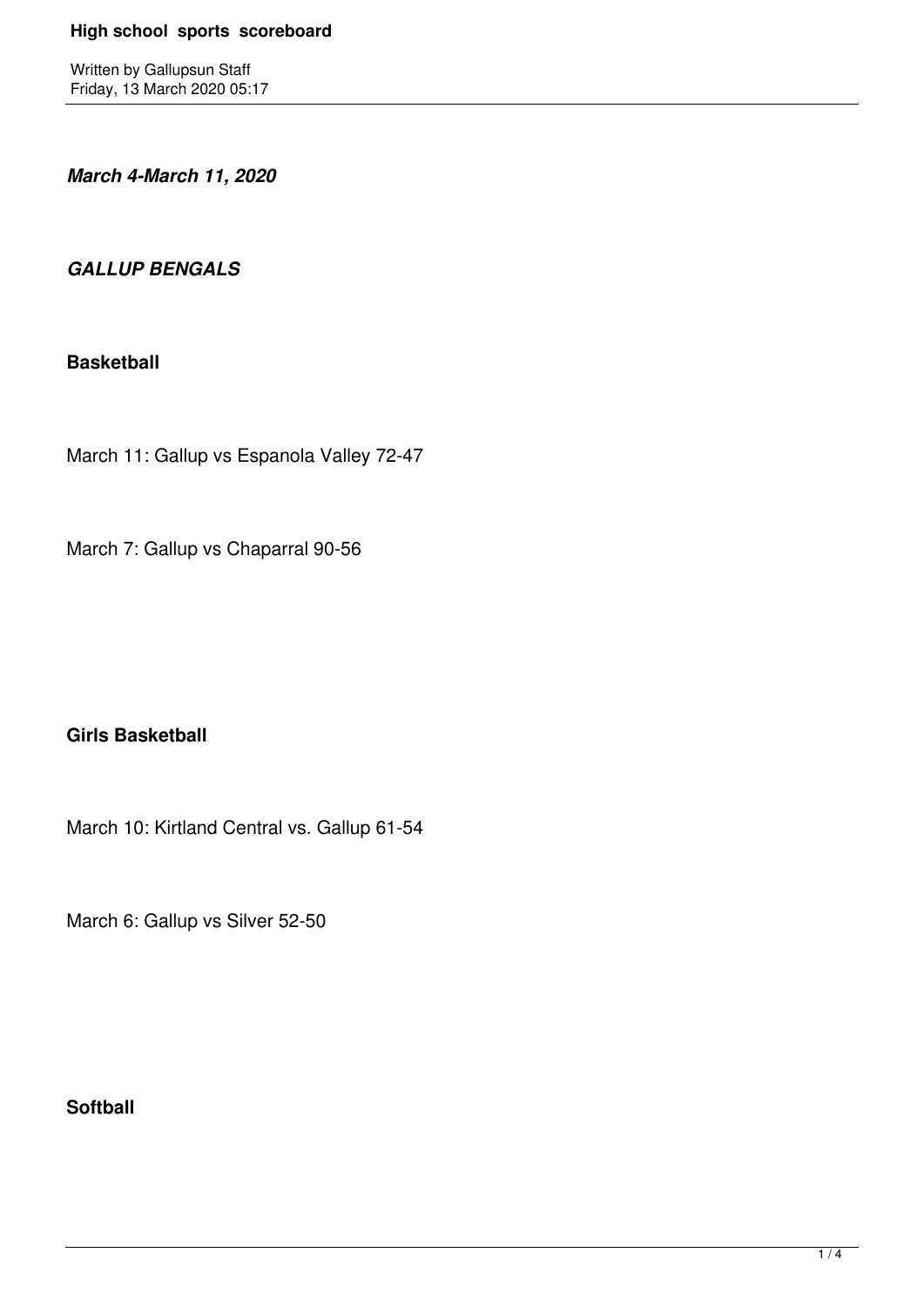#### **High school sports scoreboard**

Written by Gallupsun Staff Friday, 13 March 2020 05:17

March 7: Gallup @ Basic 0-1

March 7: Gallup @ El Modena 7-4

March 6: Gallup @ Gila Ridge 1-2

March 6: Gallup vs Cienega 1-2

March 5: Gallup @ Perry 1-2

# *MIYAMURA PATRIOTS*

### **Softball**

March 10: Miyamura @ Los Lunas 7-3

March 5: Miyamura @ Grants 11-4

### *REHOBOTH CHRISTIAN LYNX*

### **Basketball**

March 7: Rehoboth Christian vs Dulce 57-42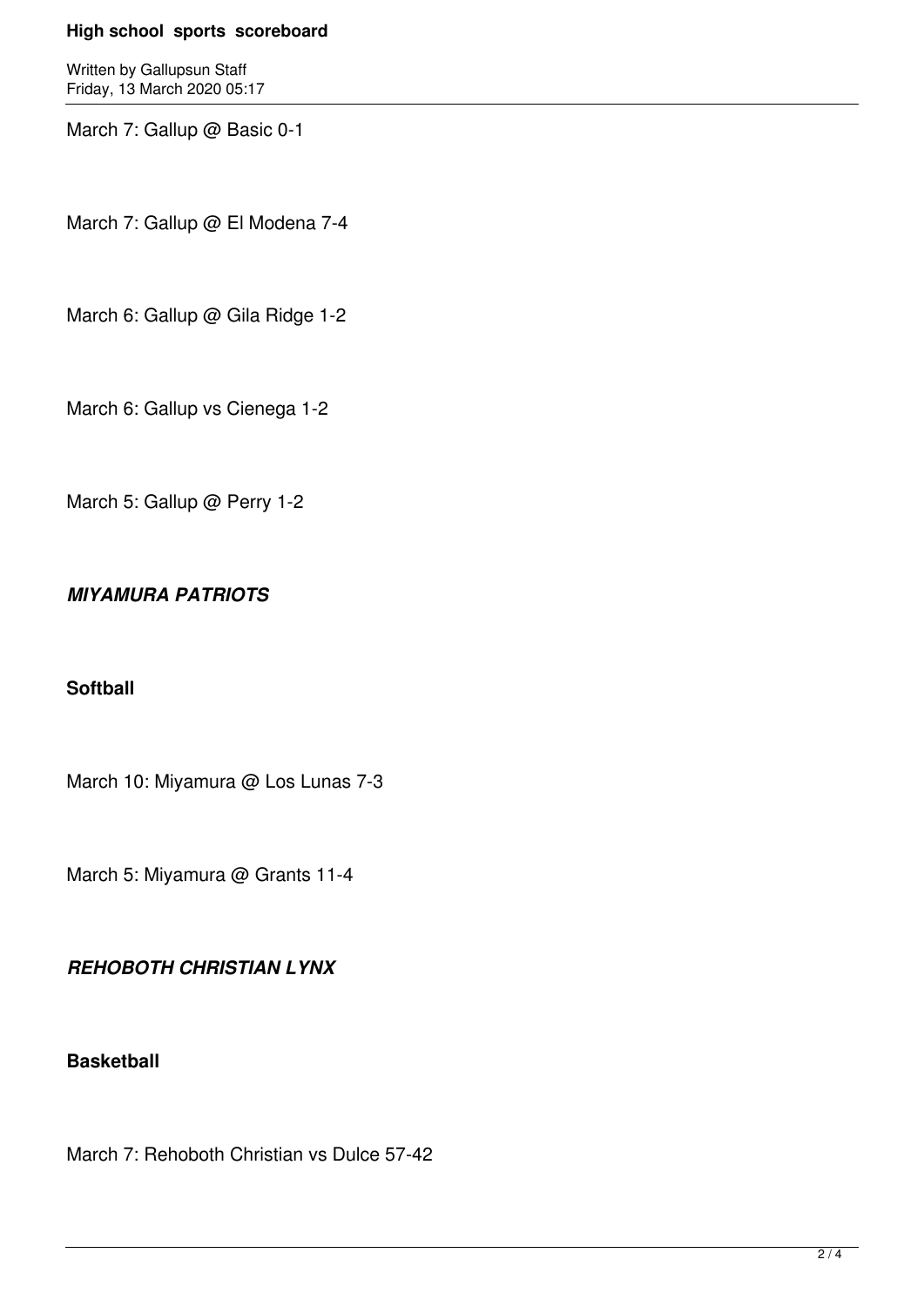Written by Gallupsun Staff Friday, 13 March 2020 05:17

#### **Girls Basketball**

March 6: Rehoboth Christian vs Escalante 45-43

March 10: Peñasco vs Rehoboth Christian 63-23

# *TOHATCHI COUGARS*

#### **Basketball**

March 7: Tohatchi vs West Las Vegas 62-70

### **Girls Basketball**

March 10 Santa Fe Indian vs Tohatchi 39-56

March 6 Dexter vs Tohatchi 32-52